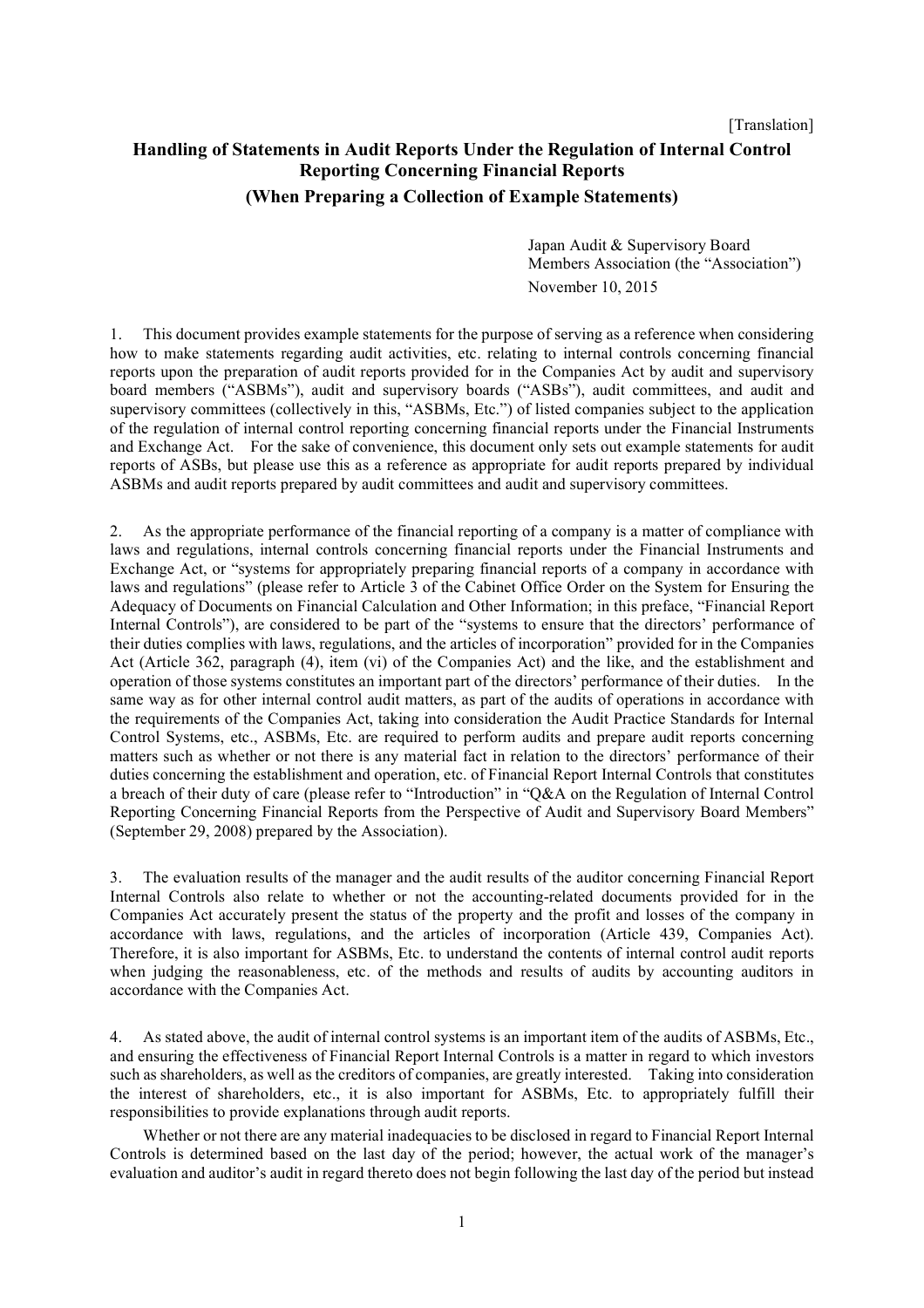already begins from the start of the business year together with the start of the application of the regulation of internal control reporting concerning financial reports for each company. By conducting audit activities while continually monitoring matters such as whether or not smooth and appropriate communication between the manager and the auditor is being achieved during the period, ASBMs, Etc. can understand the status of the manager's evaluation and auditor's audit in a timely manner during the period and thereby also understand in advance the status of whether or not there are any material inadequacies to be disclosed before expressing an audit opinion as an ASBM, Etc. in accordance with the Companies Act.

5. Based on the ASBM audit report templates, this document sets out example statements divided into two sections, "Method and Contents of Audits" and "Audit Results." For companies with a nominating committee, etc. and companies with an audit and supervisory committee, please use this document while making any replacements appropriate.

The "Audit Results" section is divided into four typical cases and provides example statements for each case: (1) cases in which there are no material inadequacies to be disclosed; (2) cases in which there are material inadequacies to be disclosed and that fact is stated in the business report; (3) cases in which there are material inadequacies to be disclosed and that fact is not stated in the business report; and (4) cases in which the evaluation and audit regarding whether or not there are any material inadequacies to be disclosed have not been completed as of the preparation of the audit report. Based on the understanding that reference is already made to internal controls, including Financial Report Internal Controls, in the statements regarding the method and results of audits of the ASBMs, Etc. in the existing templates, some example statements provided in this document do not include any particular revisions to the existing templates. Even when using example statements that do not include any particular revisions to the existing templates, it is necessary for ASBMs, Etc. to bear in mind that they are required to appropriately fulfill their responsibility to provide explanations. In regard to specific statements, please appropriately select or refer to the example statements based on matters such as the status of the company while also referring to the notes provided.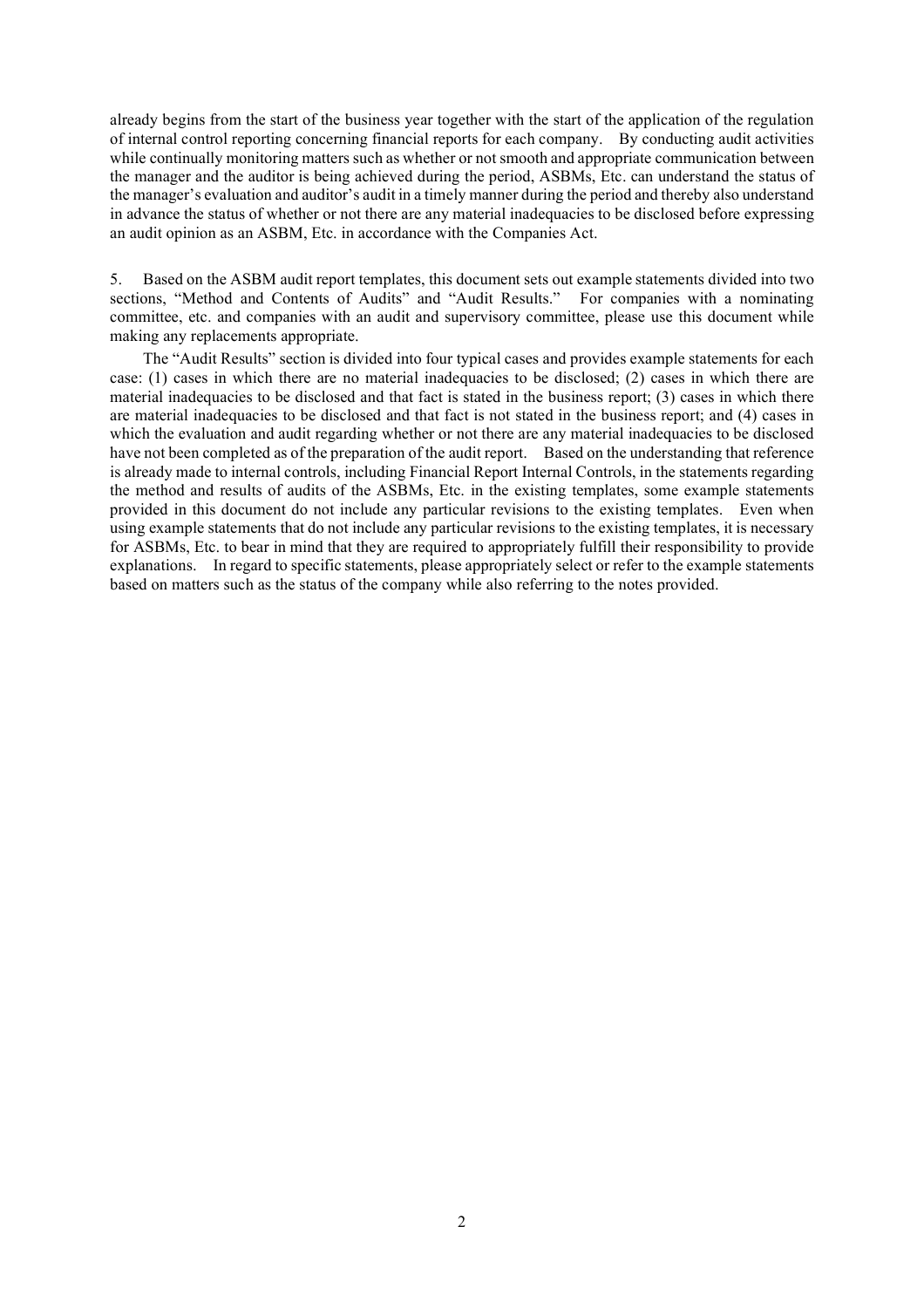# 監査報告書の文例

#### 「監査の方法及びその内容」

監査報告書の「1. 監査役及び監査役会の監査の方法及びその内容」において、下記のとおり記 載する。

【文例1-1】(現行のひな型の文章から特に修正を行わない場合)(注1、注2)

- (1)監査役会は、監査の方針、職務の分担等を定め、各監査役から監査の実施状況及び結 果について報告を受けるほか、取締役等及び会計監査人からその職務の執行状況につい て報告を受け、必要に応じて説明を求めました。
- (2)各監査役は、監査役会が定めた監査役監査の基準に準拠し、・・・取締役、内部監査 部門その他の使用人等と意思疎通を図り、・・・監査を実施しました。
	- ①取締役会その他重要な会議に出席し、・・・調査いたしました。また、子会社につい ては、・・・報告を受けました。
	- ②事業報告に記載されている取締役の職務の執行が法令及び定款に適合することを確 保するための体制その他株式会社及びその子会社から成る企業集団の業務の適正を 確保するために必要なものとして会社法施行規則第 100 条第1項及び第3項に定める 体制の整備に関する取締役会決議の内容及び当該決議に基づき整備されている体制 (内部統制システム)について、取締役及び使用人等からその構築及び運用の状況に ついて定期的に報告を受け、必要に応じて説明を求め、意見を表明いたしました。
	- ③事業報告に記載されている会社法施行規則第 118 条・・・検討を加えました。
	- ④会計監査人が独立の立場を保持し、・・・説明を求めました。また、会計監査人から・・・ 説明を求めました。

以上の方法に基づき、当該事業年度に係る事業報告及びその附属明細書、計算書類(貸 借対照表、損益計算書、株主資本等変動計算書及び個別注記表)及びその附属明細書並び に連結計算書類(連結貸借対照表、連結損益計算書、連結株主資本等変動計算書及び連結 注記表)について検討いたしました。

(Note 1) Financial report internal controls under the Financial Instruments and Exchange Act (the "FIEA") are also part of the internal controls to be developed by companies, and ASBMs must perform appropriate audits in regard thereto in accordance with the requirements of the Companies Act in the same way as for other items of internal control audits.

> However, the existing templates already refer to the method of audits by ASBMs regarding internal controls in the statement, "The audit and supervisory board members oversaw and verified the content of resolutions of the board of directors regarding the development of systems to ensure that the directors' performance of their duties complies with laws, regulations, and the articles of incorporation and other systems provided for in Article 100, paragraph (1) and paragraph (3) of the Ordinance for Enforcement of the Companies Act as systems necessary to ensure the appropriateness of operations of the corporate group composed of a stock company and its subsidiaries, as well as the status of the systems developed pursuant to those resolutions (i.e., internal control systems)." Additionally, as the same audit firm serves as both the accounting auditor under the Companies Act and the auditor under the FIEA in practice, it is possible to view the statement that the ASB "received reports from the directors, etc. and the accounting auditor regarding the status of the performance of their duties and requested explanations as necessary" as also explaining the method of the audits of the ASBMs in which they cooperated with the auditor under the FIEA in regard to the regulation of internal control reporting concerning financial reports. Based on that view, it can be considered that even without making any particular revision to the language of the existing templates, reference is already made to financial report internal controls.

(Note 2) ASBMs are to receive reports, etc. regarding matters related to financial report internal controls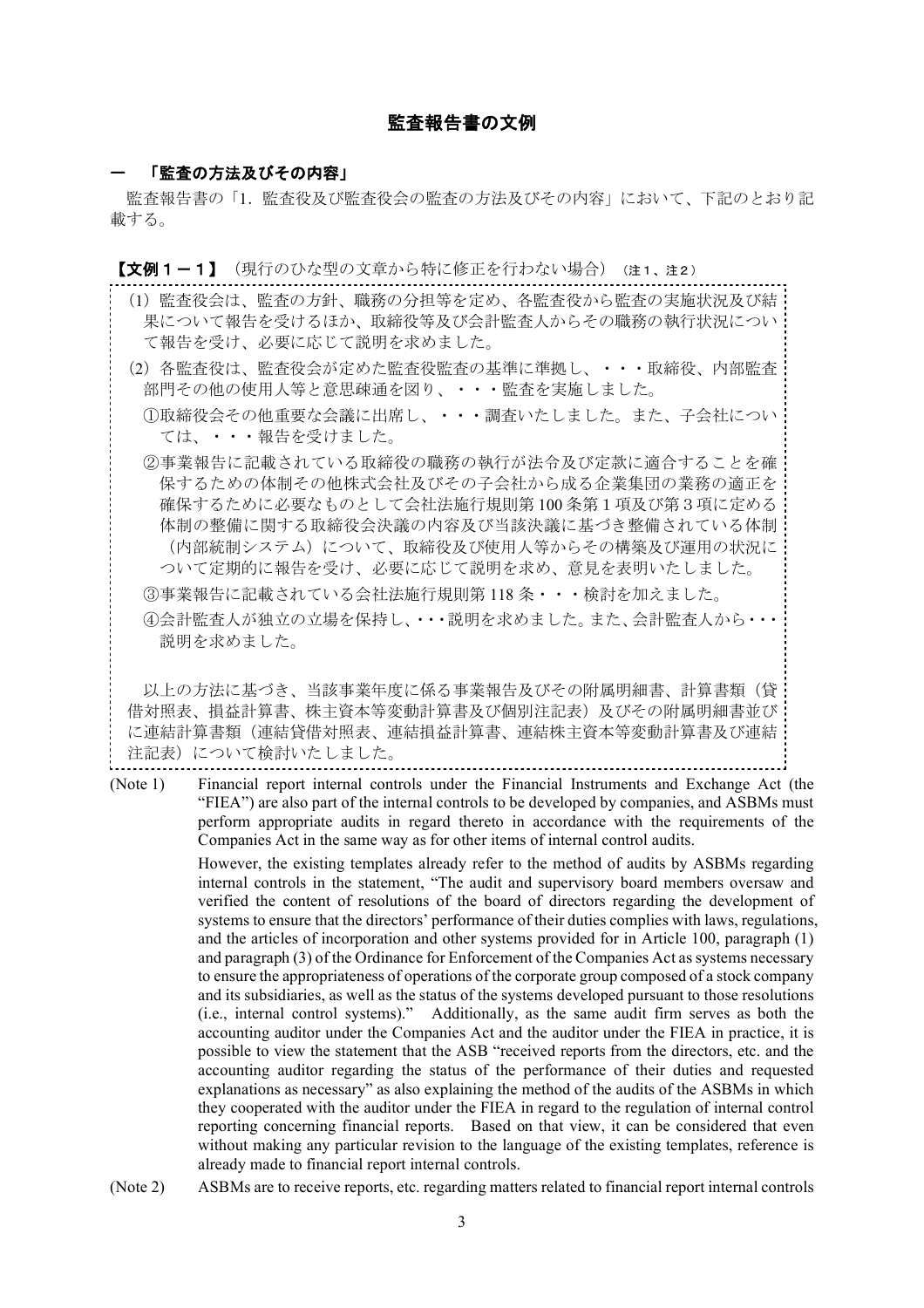under the FIEA not from the "accounting auditor" under the Companies Act, but from the "auditor" under the FIEA, and the ASBMs are not required to express an opinion regarding the reasonableness of the methods and results of the audit by the auditor in regard to financial report internal controls under the FIEA. Accordingly, if making a statement such as that in the existing templates, "The audit and supervisory board ... received reports from the directors, etc. and the accounting auditor regarding the status of the performance of their duties and requested explanations as necessary" (without making any other particular statements as in Example Statements 1-2 or 1-3), the meaning is limited to stating the fact that the ASB received reports, etc. regarding financial report internal controls under the FIEA from the accounting auditor, who also serves as the auditor under the FIEA in practice. In regard to the statement, "We find the methods and results of the audit by the accounting auditor, [TBD], to be reasonable," in Example Statement 2-1, etc. regarding audit results, it is needless to say that that is not an expression of the opinion of the ASBMs regarding the reasonableness of the methods and results of the audit by the auditor regarding financial report internal controls under the FIEA.

# 【文例1-2】

- (1)監査役会は、監査の方針、職務の分担等を定め、各監査役から監査の実施状況及び結 果について報告を受けるほか、取締役等及び会計監査人からその職務の執行状況につい て報告を受け、必要に応じて説明を求めました。
- (2)各監査役は、監査役会が定めた監査役監査の基準に準拠し、・・・取締役、内部監査 部門その他の使用人等と意思疎通を図り、・・・監査を実施しました。

①取締役会その他重要な会議に出席し、・・・調査いたしました。また、子会社につい ては、・・・報告を受けました。

②事業報告に記載されている取締役の職務の執行が法令及び定款に適合することを確 保するための体制その他株式会社及びその子会社から成る企業集団の業務の適正を 確保するために必要なものとして会社法施行規則第 100 条第1項及び第3項に定める 体制の整備に関する取締役会決議の内容及び当該決議に基づき整備されている体制 (内部統制システム)について、取締役及び使用人等からその構築及び運用の状況に ついて定期的に報告を受け、必要に応じて説明を求め、意見を表明いたしました。**In regard to internal controls concerning financial reports (Note 3), the audit and supervisory board members received reports from directors, etc. and [TBD** *(audit firm)***] regarding the status of the evaluation and audit of those internal controls and requested explanations as necessary. (Note 4)**

③事業報告に記載されている会社法施行規則第 118 条・・・検討を加えました。

④会計監査人が独立の立場を保持し、・・・説明を求めました。また、会計監査人から・・・ 説明を求めました。

以上の方法に基づき、当該事業年度に係る事業報告及びその附属明細書、計算書類(貸借 対照表、損益計算書、株主資本等変動計算書及び個別注記表)及びその附属明細書並びに連 結計算書類(連結貸借対照表、連結損益計算書、連結株主資本等変動計算書及び連結注記 表)について検討いたしました。

(Note 4) This example statement briefly describes the audit activities to be conducted by ASBMs in regard to financial report internal controls under the FIEA (Example Statement 1-3 provides more detail). It is also important for ASBMs to form their audit opinions after having appropriately cooperated with directors and the auditor both during the period under review and at the end of the period in consideration of addressing the so-called "time difference" issue wherein the timing of preparing and submitting ASBM audit reports under the Companies Act differs from that of internal control reports and internal control audit reports under the FIEA (please refer to Q8 of "Q&A on the Regulation of Internal Control Reporting Concerning

<sup>(</sup>Note 3) It is also possible to state "internal controls concerning financial reports under the Financial Instruments and Exchange Act." The same applies below.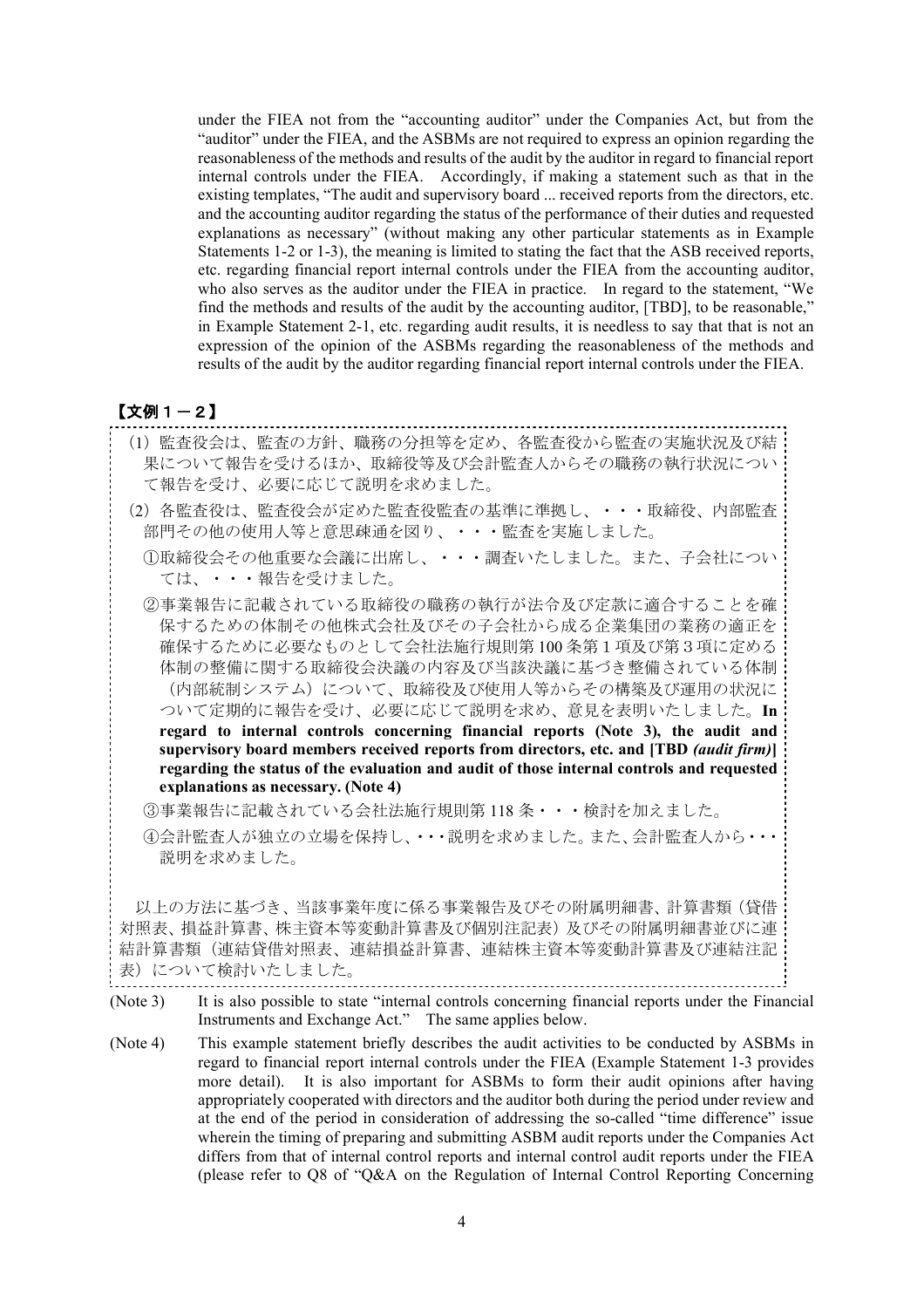Financial Reports from the Perspective of Audit and Supervisory Board Members" (September 29, 2008) prepared by the Association).

Strictly speaking, the legal status of the accounting auditor under the Companies Act and the auditor under the FIEA are different (despite one certified public accountant or audit firm serving as both auditors in practice), and therefore, the auditor under the FIEA is simply referred to as "[TBD] *(audit firm)*" in this document (while the accounting auditor under the Companies Act is referred to as the "accounting auditor" or the "accounting auditor, [TBD]"). Matters relating to financial report internal controls under the FIEA are not included in the duties of the accounting auditor, so stating "accounting auditor" or "accounting auditor, [TBD]" in these places is not accurate. There are also cases in which the audit firm is a certified public accountant; in such cases, state the name thereof.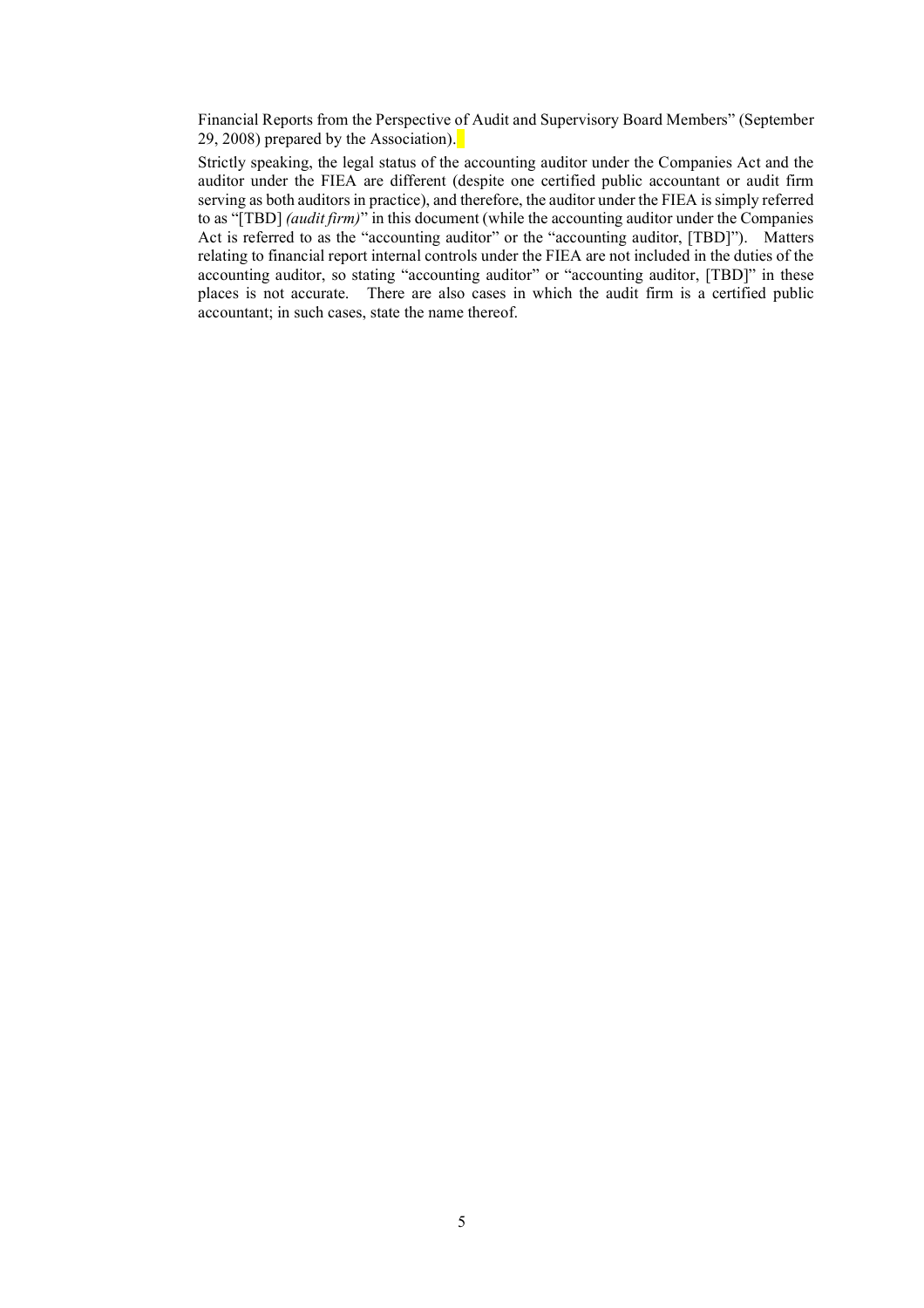### 【文例1-3】

| (1)監査役会は、監査の方針、職務の分担等を定め、各監査役から監査の実施状況及び結<br>果について報告を受けるほか、取締役等及び会計監査人 (注5) からその職務の執行状況<br>について報告を受け、必要に応じて説明を求めました。                                                                                                                                                                                                                                                                                                                                                                                                   |
|------------------------------------------------------------------------------------------------------------------------------------------------------------------------------------------------------------------------------------------------------------------------------------------------------------------------------------------------------------------------------------------------------------------------------------------------------------------------------------------------------------------------|
| (2)各監査役は、監査役会が定めた監査役監査の基準に準拠し、・・・取締役、内部監査<br>部門その他の使用人等と意思疎通を図り、・・・監査を実施しました。                                                                                                                                                                                                                                                                                                                                                                                                                                          |
| ①取締役会その他重要な会議に出席し、・・・を調査いたしました。また、子会社に<br>ついては、・・・報告を受けました。                                                                                                                                                                                                                                                                                                                                                                                                                                                            |
| ②事業報告に記載されている取締役の職務の執行が法令及び定款に適合することを<br>確保するための体制その他株式会社及びその子会社から成る企業集団の業務の適<br>正を確保するために必要なものとして会社法施行規則第100条第1項及び第3項に<br>定める体制の整備に関する取締役会決議の内容及び当該決議に基づき整備されて<br>いる体制(内部統制システム)について、取締役及び使用人等からその構築及び運<br>用の状況について定期的に報告を受け、必要に応じて説明を求め、意見を表明いた<br>しました。Additionally, in regard to internal controls concerning financial reports, the<br>audit and supervisory board members received reports from directors, etc. and [TBD<br>(audit firm)] regarding the status of discussions between them and the status of the |
| evaluation and audit of those internal controls and requested explanations as necessary.                                                                                                                                                                                                                                                                                                                                                                                                                               |
| ③事業報告に記載されている会社法施行規則第118条・・・検討を加えました。                                                                                                                                                                                                                                                                                                                                                                                                                                                                                  |
| ④会計監査人が独立の立場を保持し、・・・説明を求めました。また、会計監査人か<br>ら・・・説明を求めました。                                                                                                                                                                                                                                                                                                                                                                                                                                                                |
| 以上の方法に基づき、当該事業年度に係る事業報告及びその附属明細書、計算書類(貸借<br>対照表、損益計算書、株主資本等変動計算書及び個別注記表)及びその附属明細書並びに連<br>結計算書類(連結貸借対照表、連結損益計算書、連結株主資本等変動計算書及び連結注記                                                                                                                                                                                                                                                                                                                                                                                      |

表)について検討いたしました。

(Note 5) In this example statement, as "[TBD] *(audit firm)*" is stated below "Additionally," it is also possible to state the proper name ("the accounting auditor, [TBD *(audit firm)*]") in places that say "the accounting auditor" in order to clearly indicate that the audit firm is the auditor under the FIEA (which also serves as the accounting auditor). Please refer to Note 4 regarding the usage of different terms relating to "accounting firm."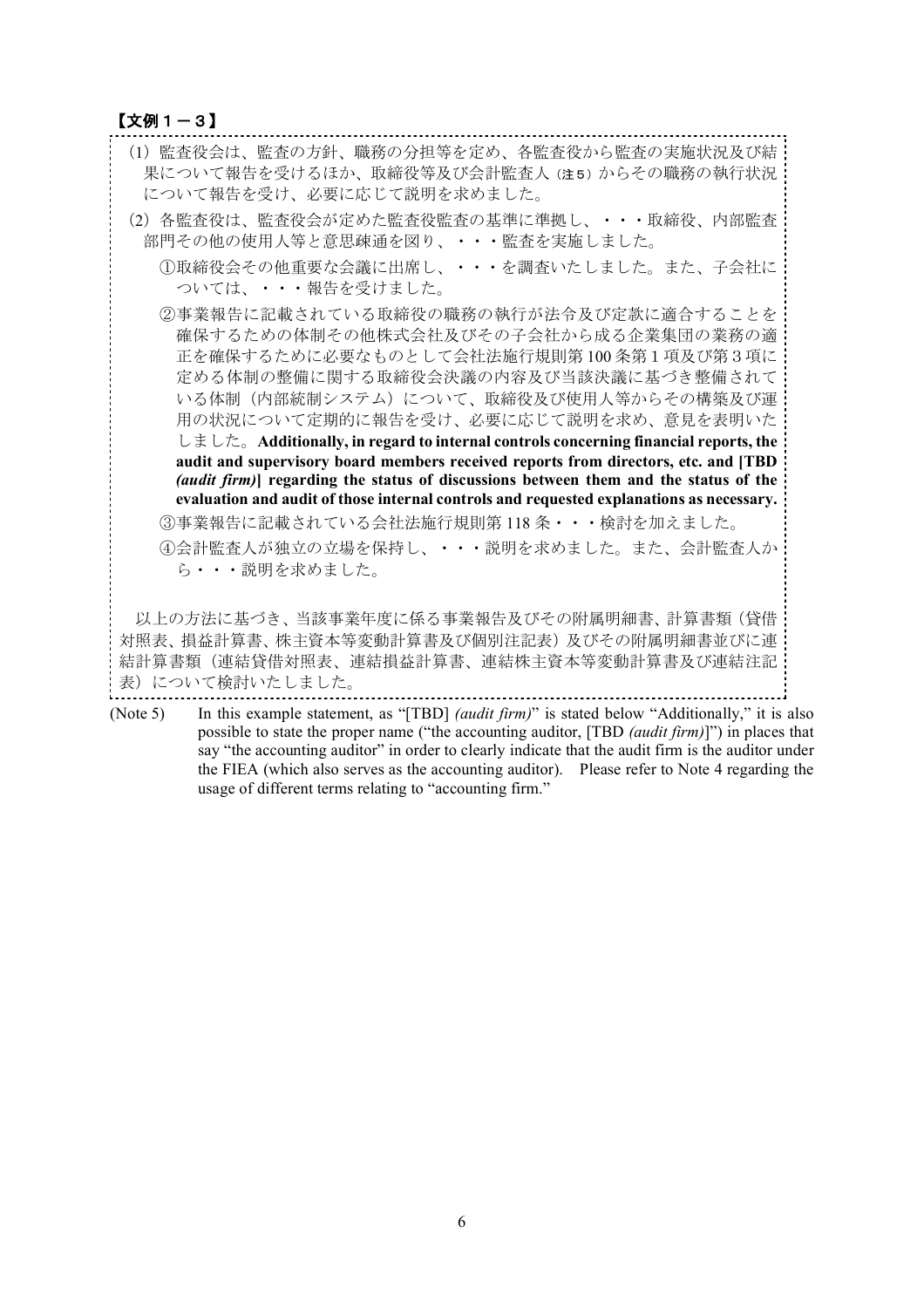### 二 「監査の結果」

監査報告書の「2.監査の結果」において、下記のとおり記載する。

## 1 監査役監査報告書作成時点で、開示すべき重要な不備がなかったと経営者も監査人もある程 度確定的に判定できている場合

#### 【文例2-1】(現行のひな型の文章から特に修正を行わない場合)(注6)

- (1) 事業報告等の監査結果
- ① 事業報告及びその附属明細書は、法令及び定款に従い、会社の状況を正しく示して いるものと認めます。
- ② 取締役の職務の執行に関する不正の行為又は法令若しくは定款に違反する重大な 事実は認められません。
- ③ 内部統制システムに関する取締役会決議の内容は相当であると認めます。また、当 該内部統制システムに関する事業報告の記載内容及び取締役の職務の執行につい ても、指摘すべき事項は認められません。
- (2) 計算書類及びその附属明細書の監査結果

会計監査人○○○○の監査の方法及び結果は相当であると認めます。

(3) 連結計算書類の監査結果

会計監査人○○○○の監査の方法及び結果は相当であると認めます。

(Note 6) Please refer to Note 1 for the approach in regard hereto.

# 【文例2-2】

- (1) 事業報告等の監査結果
- ① 事業報告及びその附属明細書は、法令及び定款に従い、会社の状況を正しく示して いるものと認めます。

- ② 取締役の職務の執行に関する不正の行為又は法令若しくは定款に違反する重大な 事実は認められません。
- (iii) We find the content of the resolutions of the board of directors regarding internal control systems to be reasonable. Additionally, we do not find any matters that should be commented upon in regard to the statements in the business report or the directors' performance of their duties relating to the internal control systems**, including internal controls concerning financial reports (Note 7)**.
- (2) 計算書類及びその附属明細書の監査結果

会計監査人○○○○の監査の方法及び結果は相当であると認めます。

(3) 連結計算書類の監査結果

会計監査人○○○○の監査の方法及び結果は相当であると認めます。

(Note 7) In cases such as if the board of directors has made resolutions relating to internal control systems with financial report internal controls as a separate item, it is also possible to include a statement such as the following.

> "(iii) We find the content of the resolutions of the board of directors regarding internal control systems (including internal controls concerning financial reports) to be reasonable. Additionally, we do not find any matters that should be commented upon in regard to the directors' performance of their duties relating to the internal control systems."

### 【文例2-3】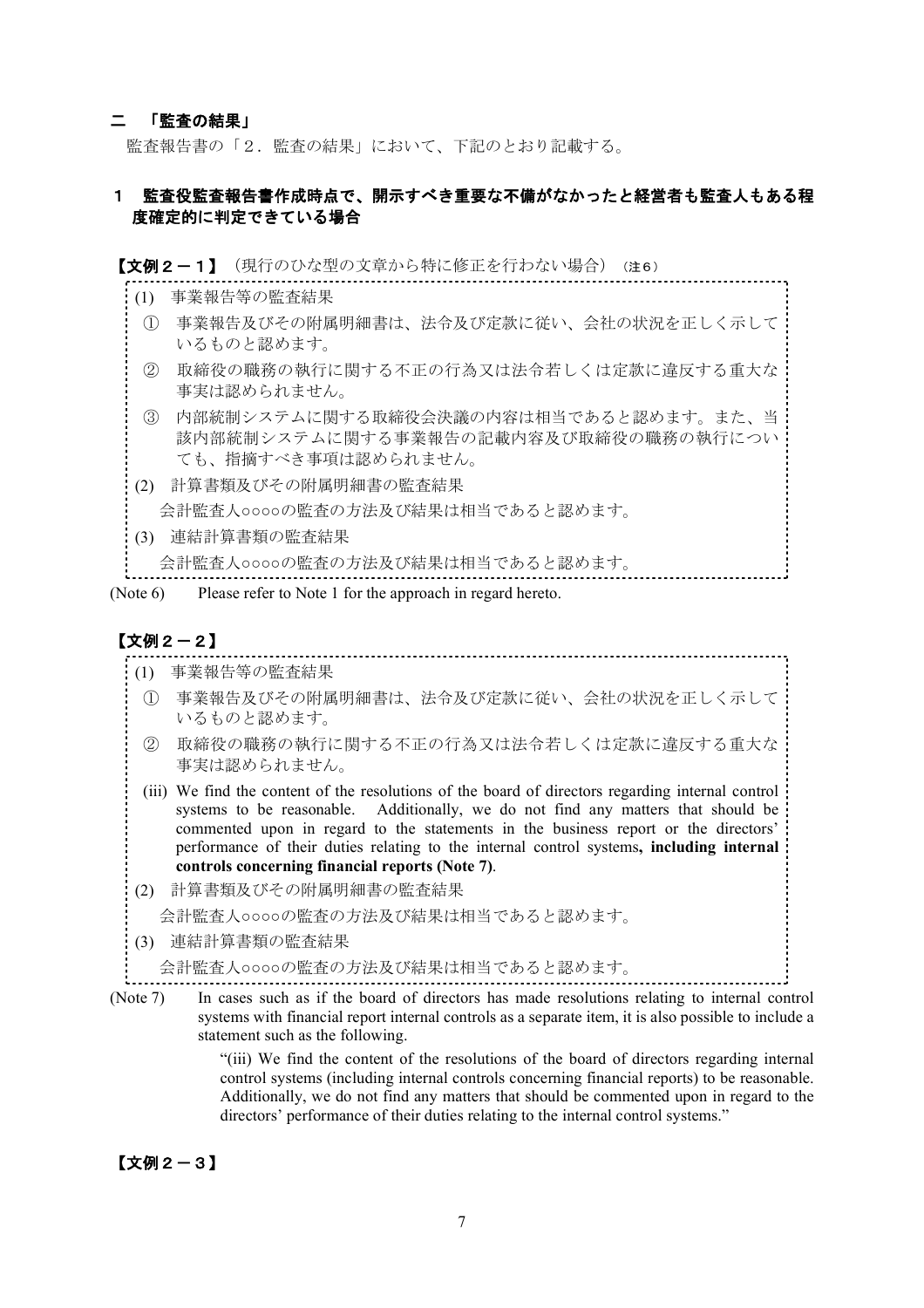| $\left(1\right)$ | 事業報告等の監査結果                                                                                                                                                                                 |
|------------------|--------------------------------------------------------------------------------------------------------------------------------------------------------------------------------------------|
| $\left(1\right)$ | 事業報告及びその附属明細書は、法令及び定款に従い、会社の状況を正しく示して<br>いるものと認めます。                                                                                                                                        |
| (2)              | 取締役の職務の執行に関する不正の行為又は法令若しくは定款に違反する重大な<br>事実は認められません。                                                                                                                                        |
| (3)              | 内部統制システムに関する取締役会決議の内容は相当であると認めます。また、当<br>該内部統制システムに関する事業報告の記載内容及び取締役の職務の執行につい<br>ても、指摘すべき事項は認められません。We have received reports from the directors,                                           |
|                  | etc. and [TBD (audit firm)] that the internal controls concerning financial reports are                                                                                                    |
|                  | effective (Note 8) as of the preparation of this audit report.                                                                                                                             |
| (2)              | 計算書類及びその附属明細書の監査結果                                                                                                                                                                         |
|                  | 会計監査人○○○○の監査の方法及び結果は相当であると認めます。                                                                                                                                                            |
| (3)              | 連結計算書類の監査結果                                                                                                                                                                                |
|                  | 会計監査人○○○○の監査の方法及び結果は相当であると認めます。                                                                                                                                                            |
| (Note 8)         | It is also possible to change "are effective" to "have no material inadequacies to be disclosed."<br>Please refer to Note 4 in regard to addressing the so-called "time difference" issue. |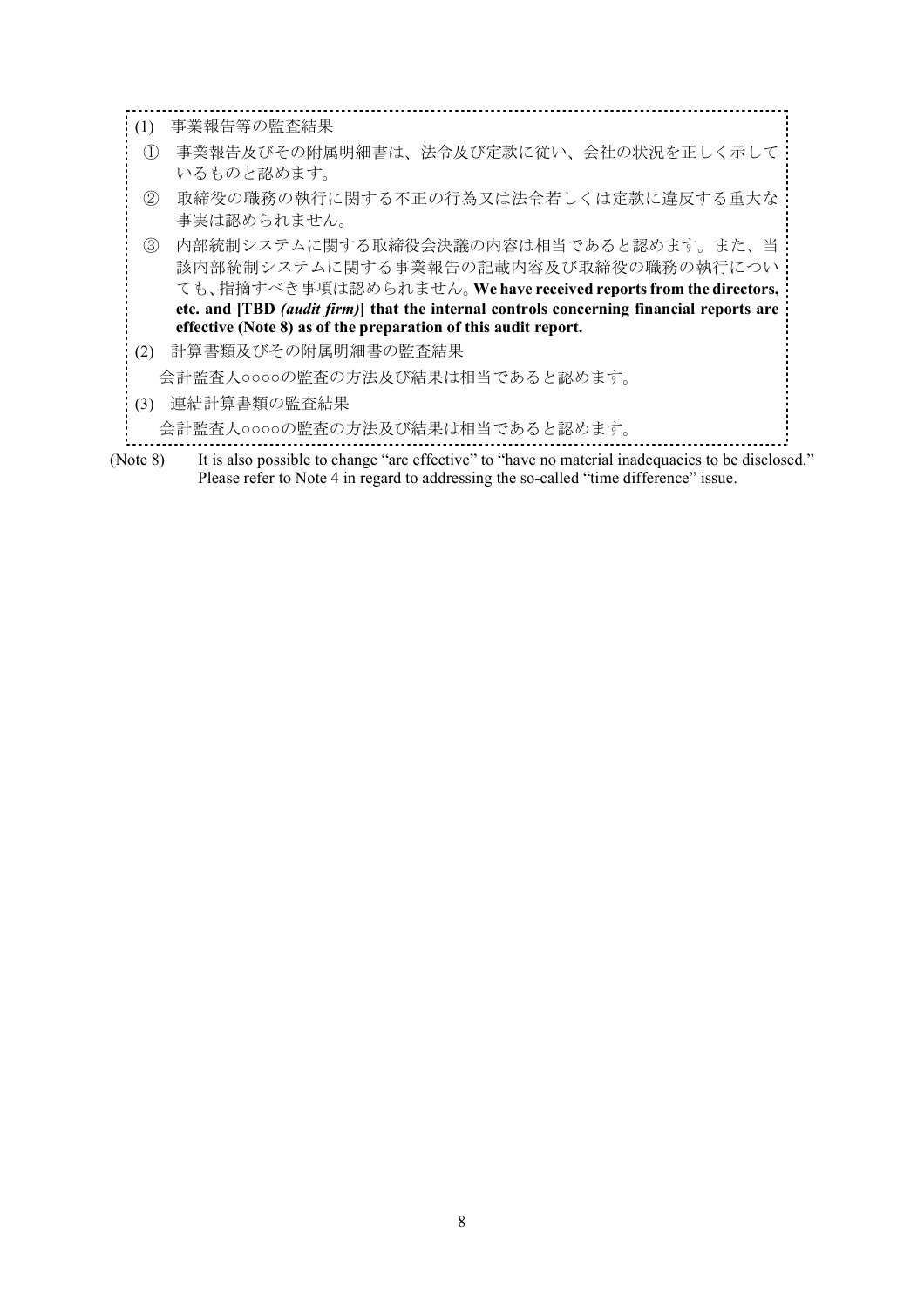# 2 監査役監査報告書作成時点で、開示すべき重要な不備があったと経営者も監査人も認識して いて、かつ事業報告にその旨の何らかの言及がある場合

### 【文例2-4】

- (1) 事業報告等の監査結果
- ① 事業報告及びその附属明細書は、法令及び定款に従い、会社の状況を正しく示してい るものと認めます。
- ② 取締役の職務の執行に関する不正の行為又は法令若しくは定款に違反する重大な事 実は認められません。
- ③ 内部統制システムに関する取締役会決議の内容は相当であると認めます。また、内部 統制システムに関する事業報告の記載内容及び取締役の職務の執行についても、指摘 すべき事項は認められません。**As stated in the business report, there is a risk that the internal controls concerning financial reports are not effective (Note 9); however, the directors are endeavoring to improve those controls, and there has been no impact on the appropriateness of the accounting documents, the supplementary schedules thereto, and the consolidated accounting documents for the period under review (Note 10). Accordingly, we do not find any material fact constituting a breach of the directors' duty of care (Note 11). (Note 12)**
- (2) 計算書類及びその附属明細書の監査結果

会計監査人○○○○の監査の方法及び結果は相当であると認めます。

(3) 連結計算書類の監査結果

会計監査人○○○○の監査の方法及び結果は相当であると認めます。**We have received a**

**report from the accounting auditor, [TBD], that it performed the accounting audit taking into consideration the fact that there is a risk that the internal controls concerning financial reports are not effective (Note 13), as stated in the business report (Note 14, Note 15).**

- (Note 9) For "there is a risk that the internal controls concerning financial reports are not effective," based on the statements in the business report, it is also possible to include a statement such as "there are material inadequacies to be disclosed in regard to the internal controls concerning financial reports" or "there are material inadequacies to be disclosed in regard to the internal controls concerning financial reports, and those internal controls are not effective." The expressions to be used here also depend on the degree to which the results of the final judgment regarding material inadequacies to be disclosed have been obtained as of the preparation of the ASBM audit reports.
- (Note 10) Among material inadequacies to be disclosed, there are cases in which inadequacies that may impact the appropriateness of accounting-related documents are identified, such as if there are material inadequacies to be disclosed regarding estimation procedures for accounting treatment that involves estimates (such as impaired-asset accounting, deferred tax assets, reserves for retirement allowances, and other various reserves). If such material inadequacies to be disclosed have been identified, it is important to develop systems so that the accounting-related documents for the following period and onward are also prepared appropriately (even if the accounting-related documents for the period under review have been prepared appropriately). Given the importance, etc. thereof, it is preferable to include specific statements as "tasks to be addressed," etc. in the business report.

If material inadequacies to be disclosed have impacted the appropriateness of accountingrelated documents for the period under review, that is ordinarily an issue that should be addressed in the audit of the accounting-related documents.

(Note 11) If a material fact constituting a breach of the duty of care has been found, specifically state that and the relevant fact (Article 129, paragraph (1), item (iii) of the Ordinance for Enforcement of the Companies Act: "when misconduct or material facts in violation of laws and regulations or the articles of incorporation are present in relation to the execution of the duties of a director of the relevant stock company, that fact").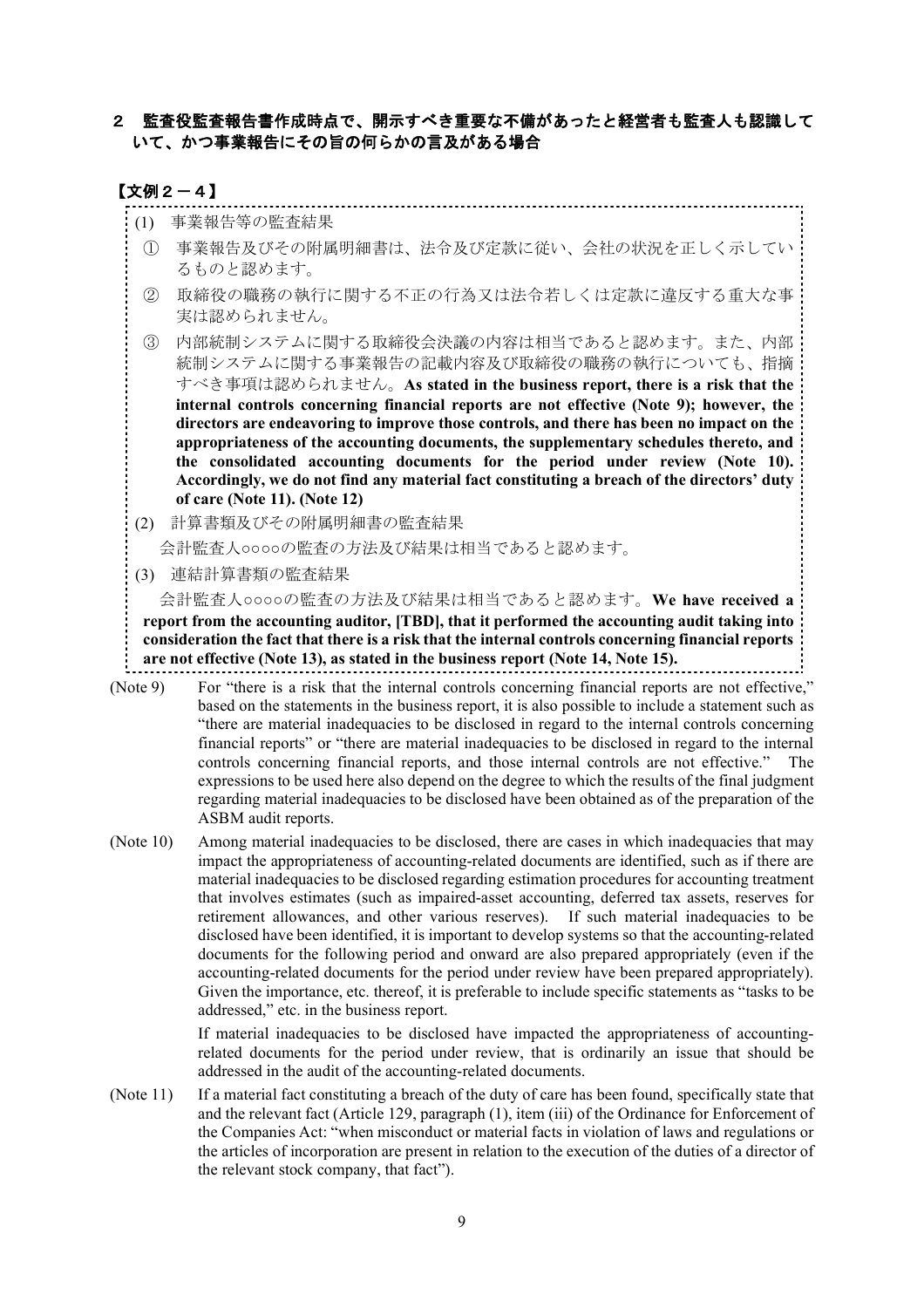- (Note 12) It is also possible to include additional statements such as, "We will continually monitor the status of improvements moving forward."
- (Note 13) Please refer to Note 9.
- (Note 14) It is also possible to state this in the "Method and Contents of Audits" section regarding the accounting audit.
- (Note 15) This statement has been included only in regard to the results of the audit of the consolidated accounting documents because financial report internal controls under the FIEA are related to consolidated account closing, but it is also possible to include this statement in regard to the results of the audit of the non-consolidated accounting documents. The same applies below.

# 【文例2-5】

- (1) 事業報告等の監査結果
- ① 事業報告及びその附属明細書は、法令及び定款に従い、会社の状況を正しく示してい るものと認めます。

- ② 取締役の職務の執行に関する不正の行為又は法令若しくは定款に違反する重大な事 実は認められません。
- (iii) We find the content of the resolutions of the board of directors regarding internal control systems to be reasonable. Additionally, **although the directors have judged that there is a risk that the internal controls concerning financial reports are not effective (Note 16), as stated in the business report, the directors are endeavoring to improve those controls, and there has been no impact on the appropriateness of the accounting documents, the supplementary schedules thereto, and the consolidated accounting documents for the period under review; accordingly,** we do not find any matters that should be commented upon in regard to the statements in the business report or the directors' performance of their duties relating to the internal control systems.
- (2) 計算書類及びその附属明細書の監査結果
	- 会計監査人○○○○の監査の方法及び結果は相当であると認めます。
- (3) 連結計算書類の監査結果

会計監査人○○○○の監査の方法及び結果は相当であると認めます。**We have received a report from the accounting auditor, [TBD], that it performed the accounting audit taking into consideration the fact that there is a risk that the internal controls concerning financial reports are not effective, as stated in the business report.** 1000 - Antonio Alemania, Antonio Alemania, Antonio Alemania, Antonio Alemania, Antonio Alemania, Antonio Alema

(Note 16) Please refer to Note 9.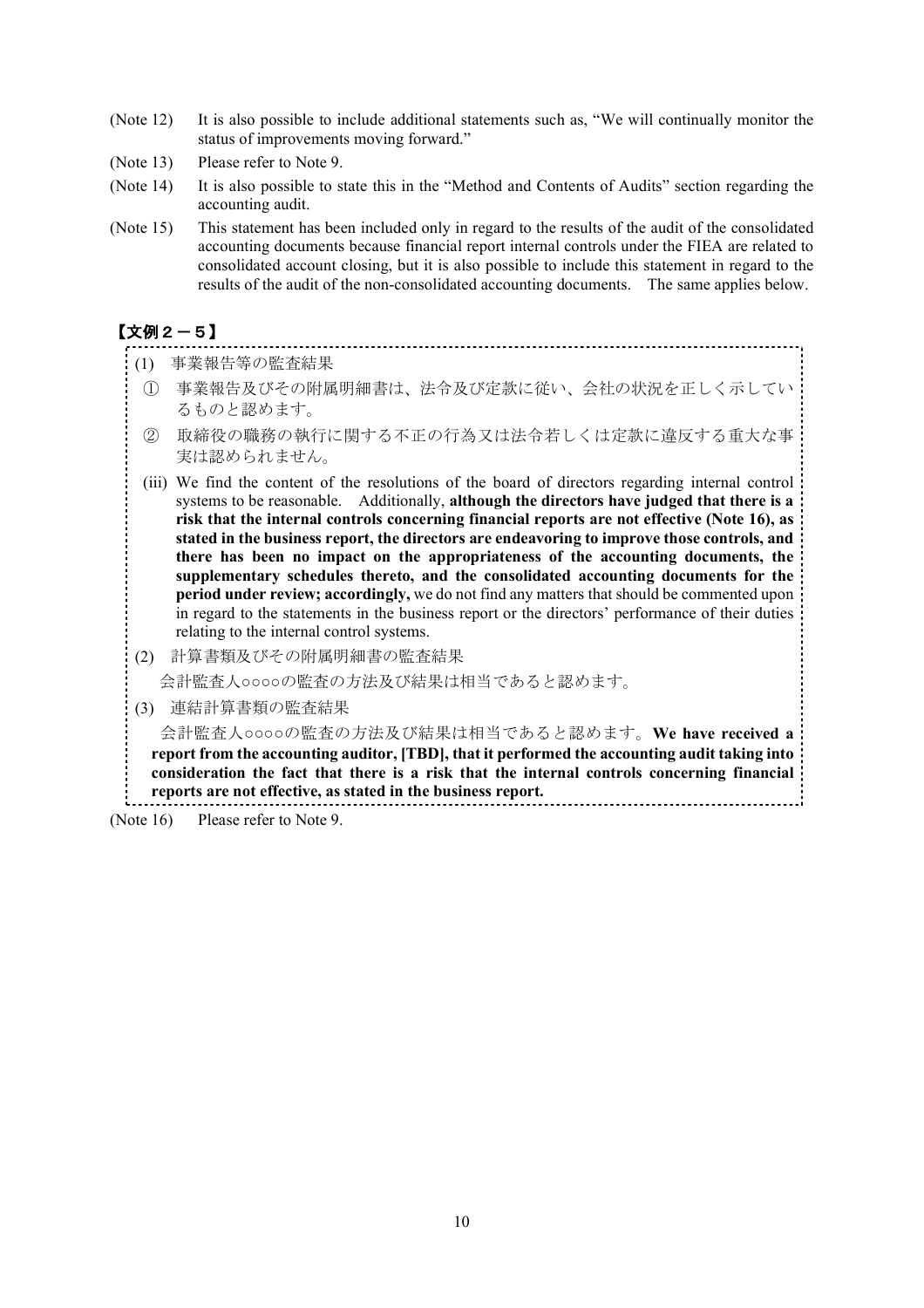# 3 監査役監査報告書作成時点で、開示すべき重要な不備があったと経営者も監査人も認識して いるが、事業報告には何らの言及もない場合

# 【文例2-6】

- (1) 事業報告等の監査結果
- (i) **The directors have judged that there is a risk that the internal controls concerning financial reports are not effective in terms of [TBD], but there is no statement regarding that judgment in the business report. However, we believe that the matters regarding that judgment should be stated in the business report. Other than the above,** we find that the business report and the supplementary schedules thereto accurately present the status of the company in accordance with laws, regulations, and the articles of incorporation. (Note 17)
- ② 取締役の職務の執行に関する不正の行為又は法令若しくは定款に違反する重大な事 実は認められません。
- ③ 内部統制システムに関する取締役会決議の内容は相当であると認めます。また、内部 統制システムに関する事業報告の記載内容及び取締役の職務の執行についても、上記 (1)①のほかは、指摘すべき事項は認められません。**In regard to the matters stated in (1)(i) above relating to the internal controls concerning financial reports, the directors are endeavoring to improve those controls, and there has been no impact on the appropriateness of the accounting documents, the supplementary schedules thereto, and the consolidated accounting documents for the period under review (Note 18).**
- (2) 計算書類及びその附属明細書の監査結果

会計監査人○○○○の監査の方法及び結果は相当であると認めます。

(3) 連結計算書類の監査結果

会計監査人○○○○の監査の方法及び結果は相当であると認めます。**We have received a report from the accounting auditor, [TBD], that it performed the accounting audit taking into consideration the fact that there is a risk that the internal controls concerning financial reports are not effective, as stated in (1)(i) above.** 

- (Note 17) This is an example statement for cases in which the business report is not found to accurately present the status of the company. This example statement is to be used in cases where material inadequaciesto be disclosed constitute a "task to be addressed" (Article 120, paragraph (1), item (viii) of the Ordinance for Enforcement of the Companies Act) or an "important matter related to the current status of the relevant stock company" (Article 120, paragraph (1), item (ix) of the Ordinance for Enforcement of the Companies Act). If the ASBMs are able to appropriately judge that it is not necessary to state the material inadequacies to be disclosed in the business report as a task to be addressed, an important matter related to the current status of the relevant stock company, or the like due to factors such as the details or significance of the inadequacies, it is also possible to use the statements provided in the existing templates.
- (Note 18) Additionally, it is also possible to add statements such as, "We do not find any material fact constituting a breach of the directors' duty of care, and we will continually monitor the status of improvements moving forward."